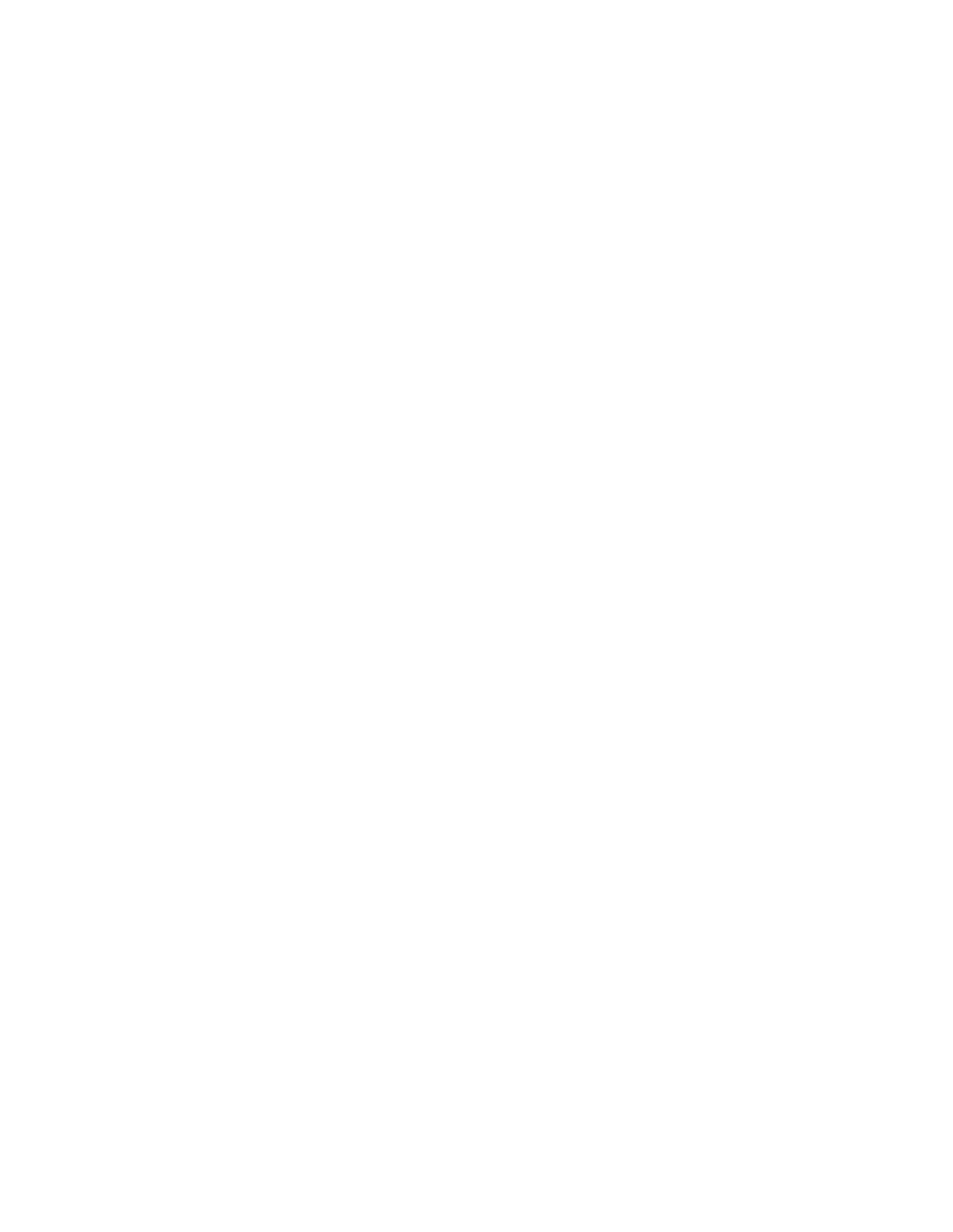# **Table of Contents**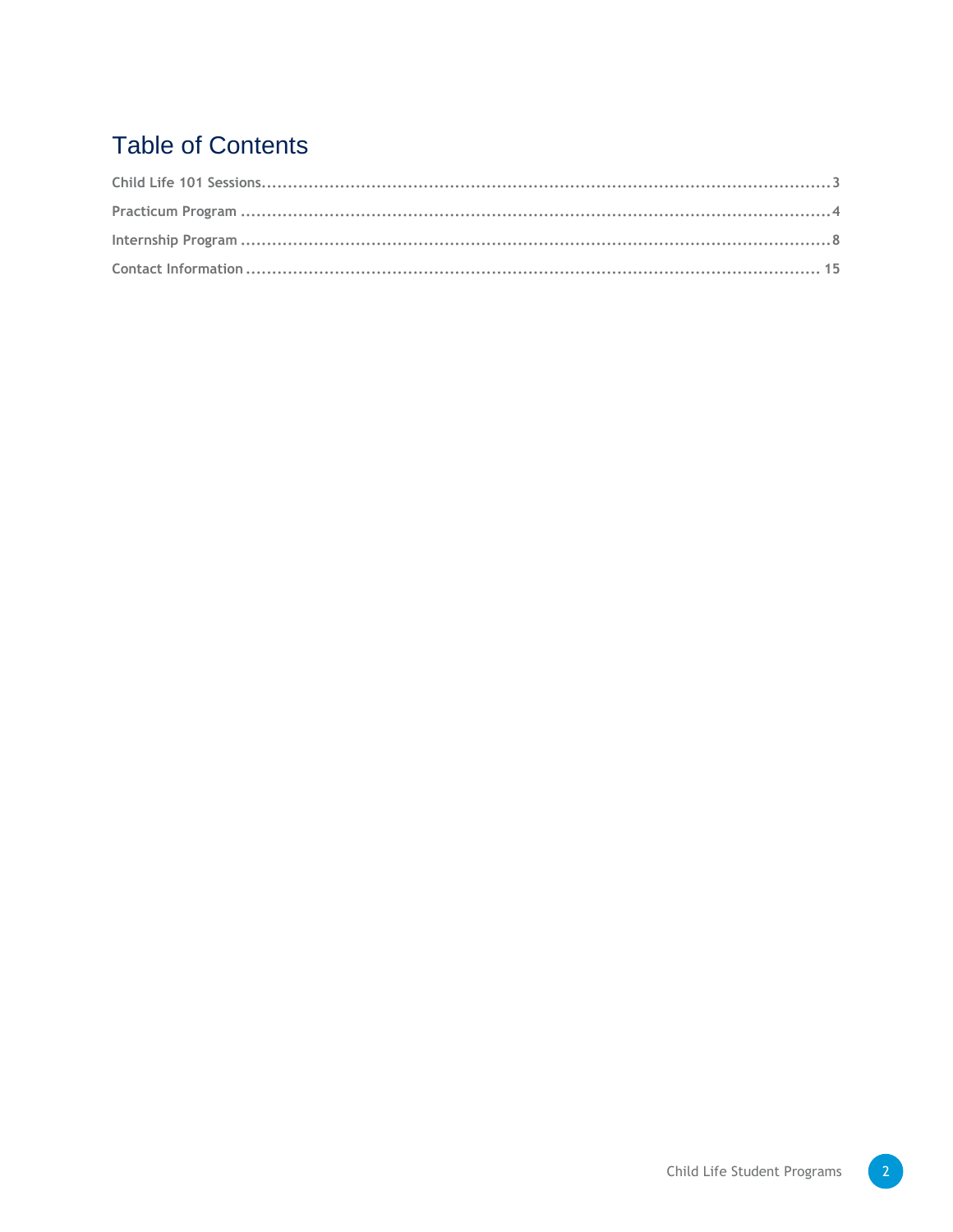# **Child Life 101: An Educational Exploration**

In hopes of increasing community members' understanding of the field of child life,, Children's Hospital Colorado's Child Life Department offers four educational sessions per year. Please join us for insight into common interventions, educational requirements for practicums and internships, certification information and a Q&A period.

> March 9 June 8 September 7 November 9 *From 6 to 8:00 p.m. MST*

All attendees must RSVP at least two days prior to session to:

[ChildLife101@childrenscolorado.org](mailto:ChildLife101@childrenscolorado.org)

*Please note: At this time, all sessions will be held virtually; those who RSVP will receive a video link within 24 hours of the class. The session will be canceled if attendees are more than 25 minutes late.*

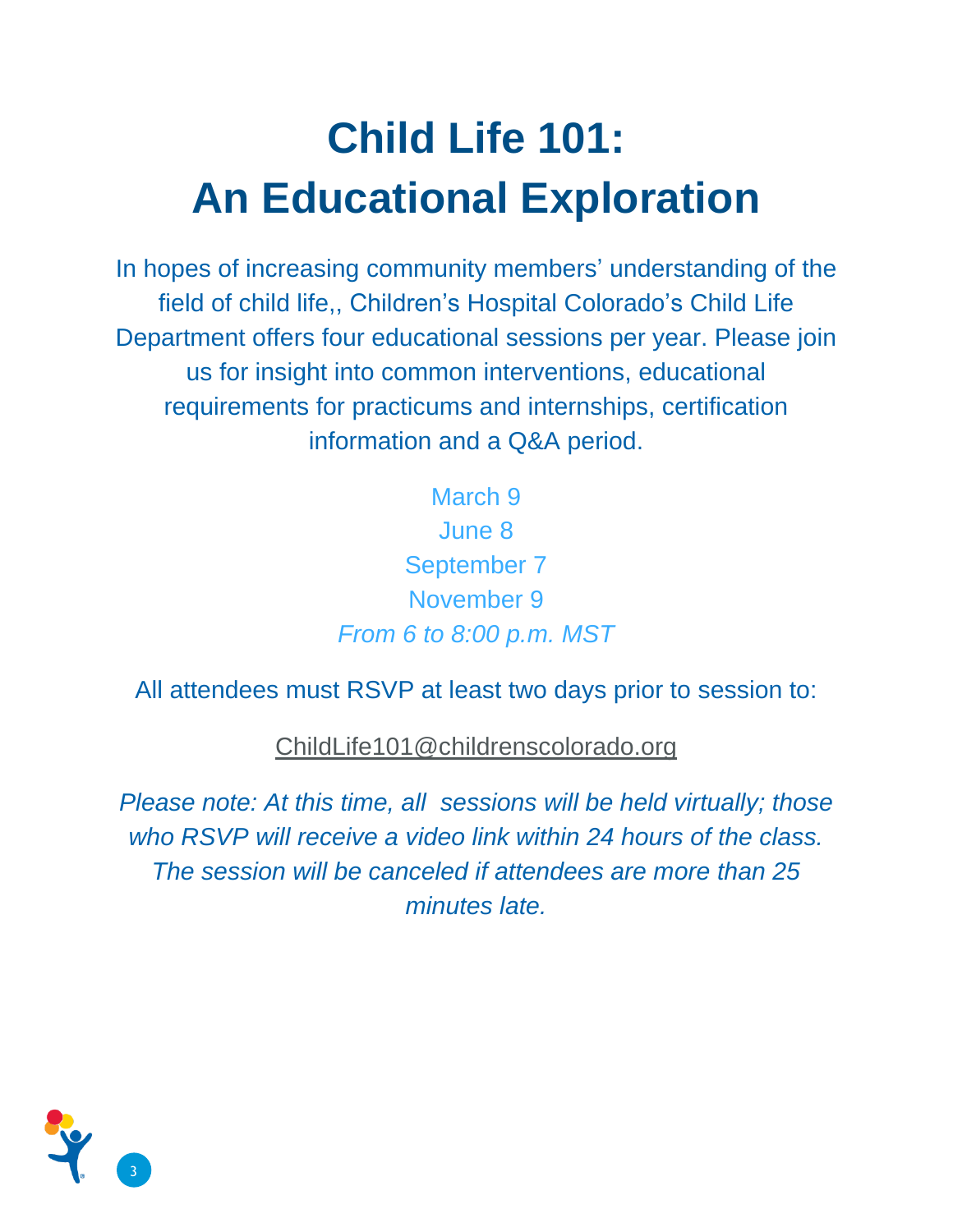### **Practicum Program**

As professionals responsible for training and advancing candidates into the field of child life, we want to select students who are the most motivated and committed to this profession. Specifically, we seek practicum students who are educationally well prepared to work with pediatric patients and their families. We expect all students to be working towards child life certification and must be on the way to meeting the Association of Child Life Professionals' (ACLP) course requirements, which can be found at [www.childlife.org.](http://www.childlife.org/) Additionally, we give strong preference to applicants who have significant experience working with children, ideally in a healthcare setting. If you are not pursuing child life certification and are looking for a general hospital practicum experience, please do not reach out as we simply are not the right program for you.

Practicum experiences are intended to be an introduction to the field and, to help prepare you for a future child life internship. Students will have exposure to the role of child life in the pediatric hospital setting, as well as medical terminology, childhood illnesses, injury and treatments. The role of a practicum student is designed to provide experience and education. Please be aware that a practicum student is not an intern, and your role will be more basic and introductory in nature, allowing students to shadow staff and provide basic play interventions to patients.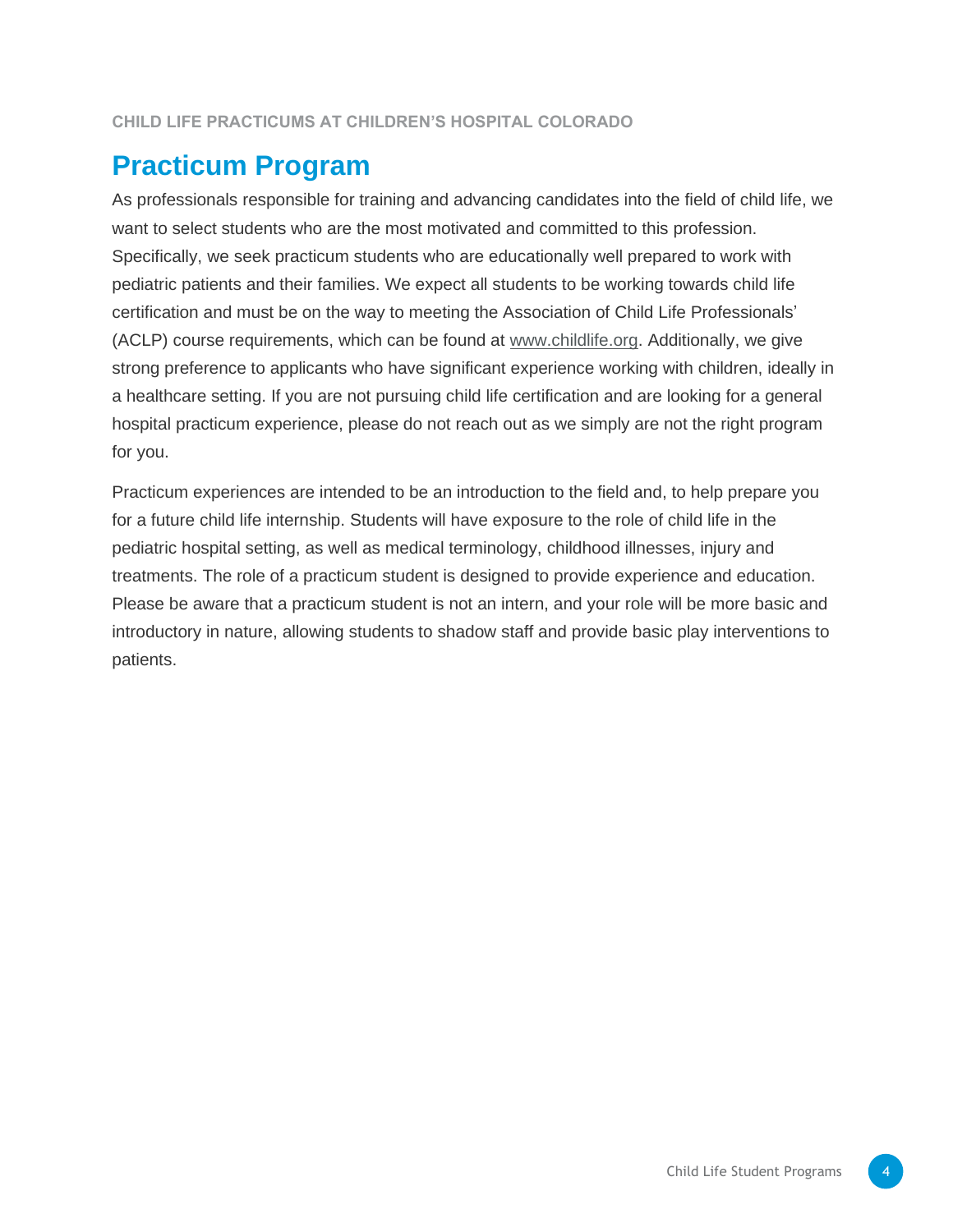#### **Weekly Activities**

Practicum students will be in the hospital three days a week over the course of six weeks. Each week will consist of two clinical days and one educational day, for a total of 126 hours.

#### **Clinical Days**

- 8-hour days
- During clinical days students will shadow staff, plan, implement and evaluate a variety of recreational activities for socialization, normalization, developmental play and expression of feelings related to the hospital experience.
- Students will have rotations in a variety of settings to ensure a diverse experience. These areas may include Seacrest Studios and a combination of inpatient and outpatient settings. These placements may require students working a variety of hours, not strictly 8 a.m. to 4:30 p.m.

#### **Education Days**

- 5-hour days
- Students will have learning experiences as a group with a variety of different programs that work as part of the interdisciplinary team with whom child life specialists collaborate. Students will have time to process observations during clinical group supervision with the child life educator.

#### **Final Project**

Practicum students plan and organize a comprehensive therapeutic activity (such as aTeddy Bear Clinic) during the last week of their placement, to incorporate the many diverse experiences and lessons of their placement. Due to COVID-19 restrictions, virtual programming may be used instead of in-person events.

#### **Additional Experiences**

Other opportunities for experiences outside of the regularly scheduled hours often come up and students are given the option of participating; however, they are not required and they do not impact evaluations.

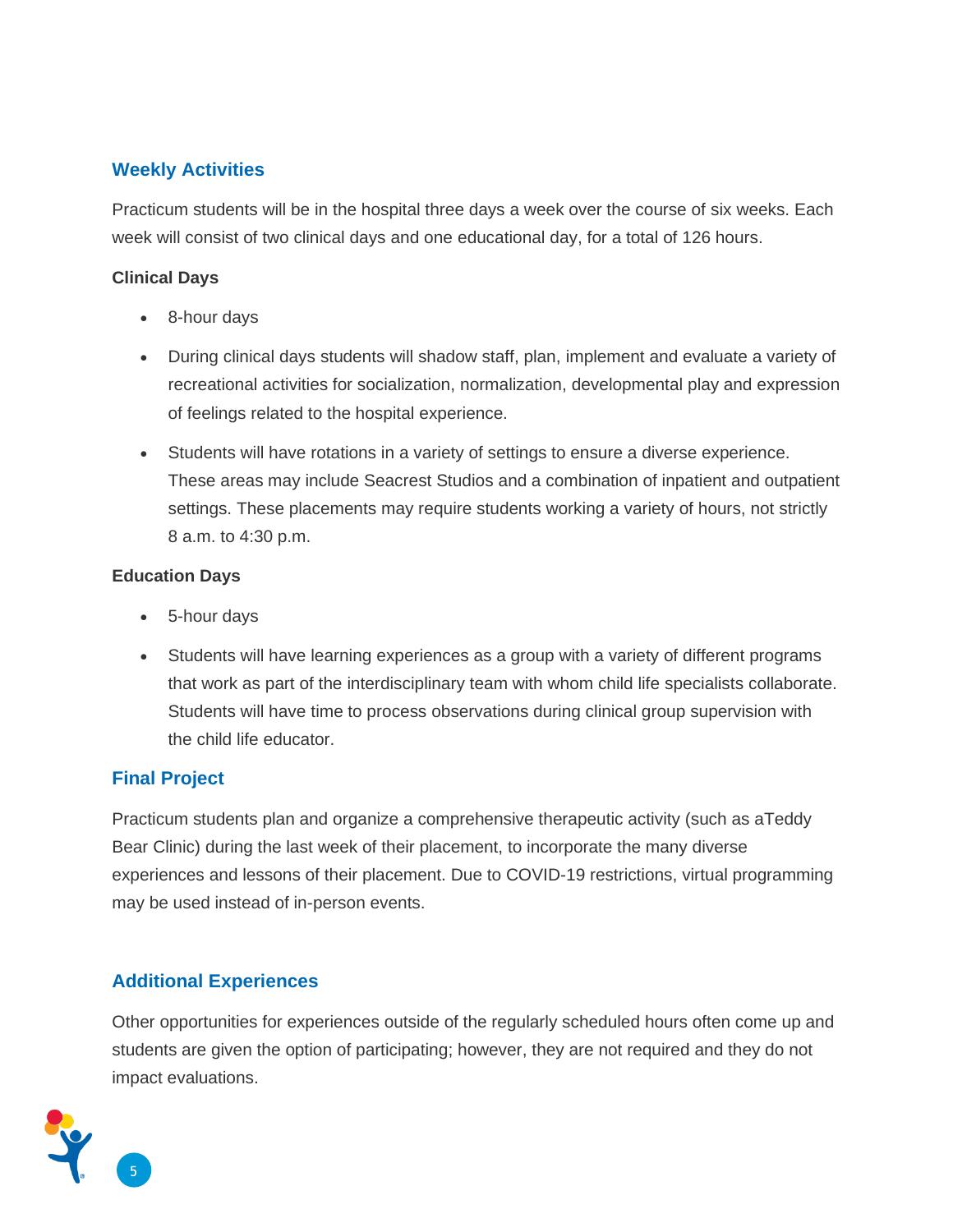#### **Application Process**

#### **Prerequisites**

To apply for a practicum you must:

- 1. Be enrolled in a college or university with at least a 3.0 GPA.
- 2. Receive credit hours for the practicum through an academic institution. (Note: This is due to Colorado regulation requiring that universities provide worker's compensation and is nonnegotiable)
- 3. Have at least junior status (at least in the third year) of college or university.
- 4. Have experience working with healthy children or adolescents. (Hospital volunteer experience is beneficial.)
- 5. Demonstrate commitment to learning and advancing knowledge of child life in a hospital setting.
- 6. Complete the application process in full.
- 7. If accepted, candidate must complete health screening for school, obtain a signed hospital/university contract eight weeks prior to start and complete other Human Resources tasks as assigned.

#### **To Apply**

To apply for a practicum, please complete and compile the following documents to submit electronically. All application material must be emailed by Friday, Feb. 18, 2022.

- Completed **[Practicum application \(.pdf\)](https://www.childrenscolorado.org/498c7d/globalassets/departments/child-life/child-life-practicum-application.pdf)**
- Completed **[Child Life Work Experience Chart \(.pdf\)](https://www.childrenscolorado.org/498c7d/globalassets/departments/child-life/child-life-practicum-application-work-experience-chart.pdf)**
- An unofficial transcript from each university/college you have attended
- A copy of your current resume
- One letter of recommendation from your academic advisor.
	- Note: This letter should also include the statement: "As the academic advisor, I have received information on the contract from this applicant and am willing to advocate for university support to reach agreement on the contract." If you do not have a current advisor please include a letter from the program providing affiliation, and a letter of recommendation from an academic who can speak to your qualifications for an internship. Please have the person email their letter or recommendation directly to **[ChildLife101@childrenscolorado.org](mailto:ChildLife101@childrenscolorado.org)**.
- One letter of recommendation from someone who is familiar with your work with children/families. (Note: This should not be from family or friends.) Please have the person email their letter of recommendation directly to **[ChildLife101@childrenscolorado.org](mailto:ChildLife101@childrenscolorado.org)**.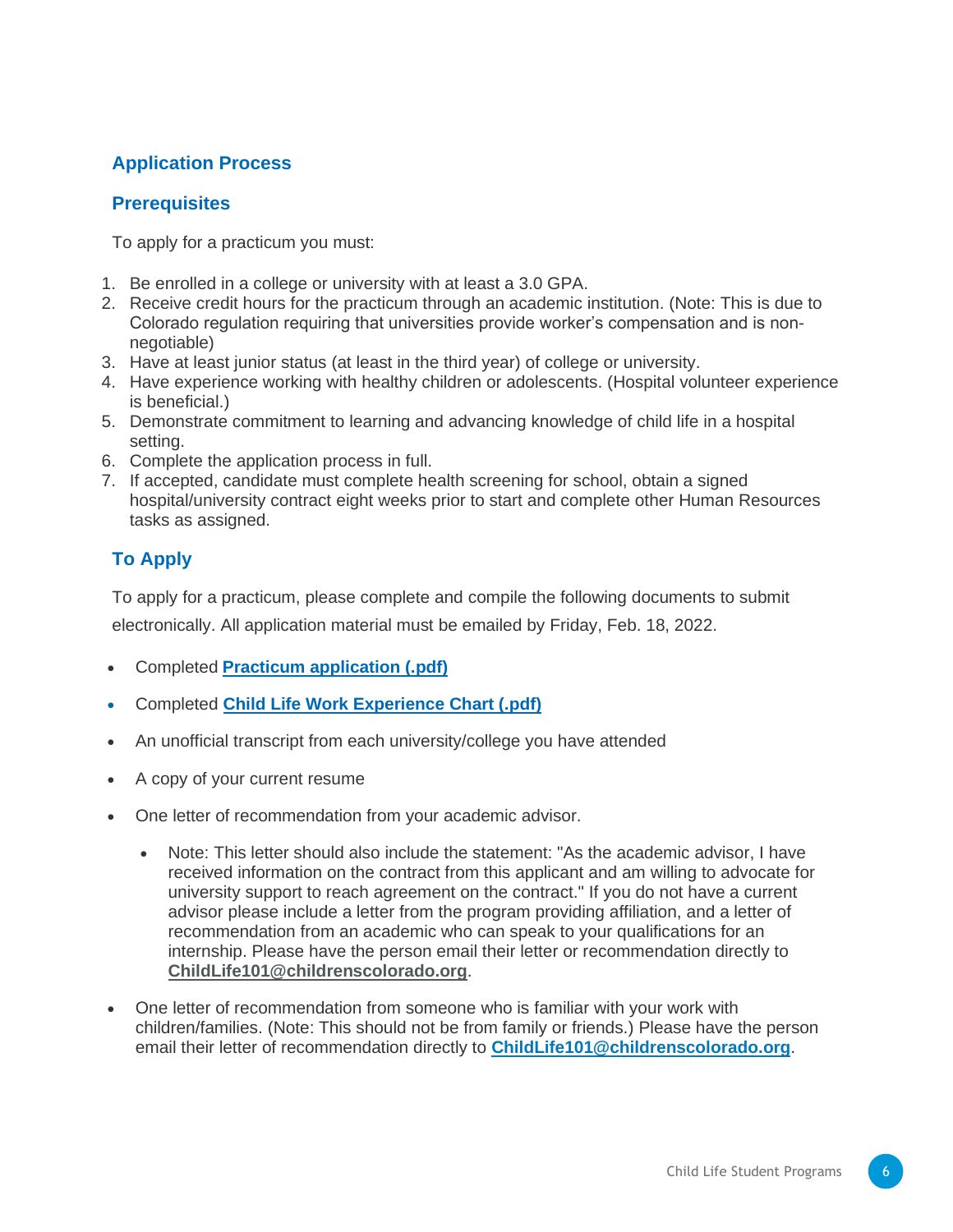- A typed response to the following:
	- 1. A professional statement explaining why you are exploring a practicum at Children's Hospital Colorado.
	- 2. Please list three goals, each with three objectives, you expect to accomplish during your practicum.
	- 3. In 100 words or less, what is a child life specialist?

To submit your application, please combine all documents into **one single PDF, in the order listed above,** and email the file to: **[ChildLife101@childrenscolorado.org](mailto:ChildLife101@childrenscolorado.org)**. All applications must be received by Friday, February 18, 2022.

*Applications that do not follow these instructions or are incomplete will not be reviewed.*

#### **Before You Arrive**

If you are accepted, please note that there are requirements that must be completed prior to your practicum.

- Required readings that will be sent upon acceptance into the practicum program.
- Completion of hospital and university contract at least eight weeks prior to the start date.
- Once accepted, you will receive an email from Human Resources requiring health information and other time sensitive tasks. These must be completed eight weeks prior to the start date.

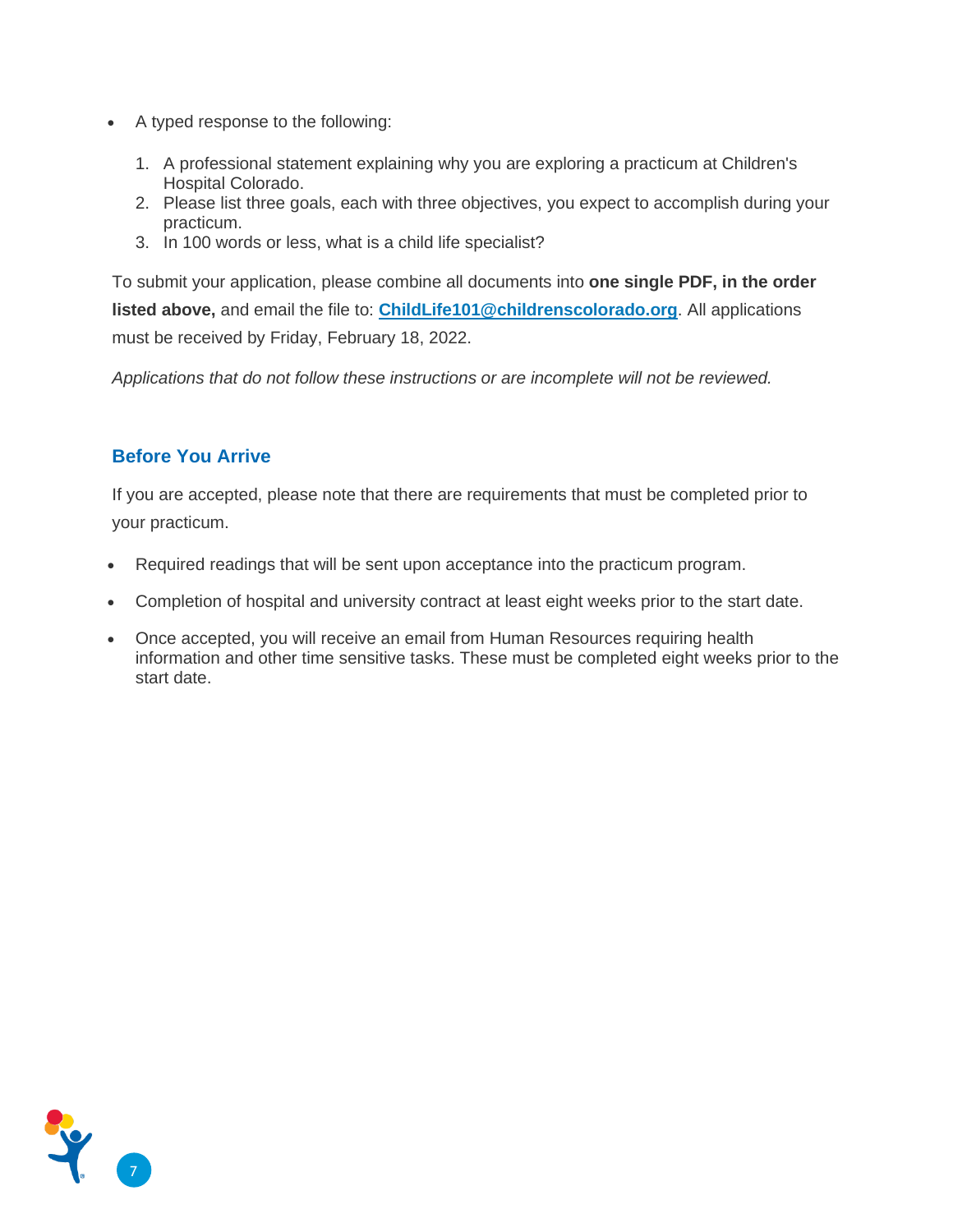# **Internship Program**

Children's Hospital Colorado is proud to be an accredited internship program through the Association of Child Life Professionals (ACLP). We adhere to all standards and requirements of accredited programs.

As professionals responsible for training and advancing candidates into the field of child life, we want to select students who are the most motivated and committed to this profession. Specifically, we seek individuals who are educationally well prepared to work with pediatric patients and their families. Meeting the course requirements of the ACLP is a minimum, and the more courses and experiences you have, the better prepared you will be. Additionally, we give strong preference to applicants who have significant experience working with children in a healthcare setting.

While completing an internship at Children's Hospital Colorado, child life students can take advantage of a variety of amenities. Interns have access to the Children's Hospital Colorado Medical Library, Family Resource Center and to the University of Colorado Medical Library.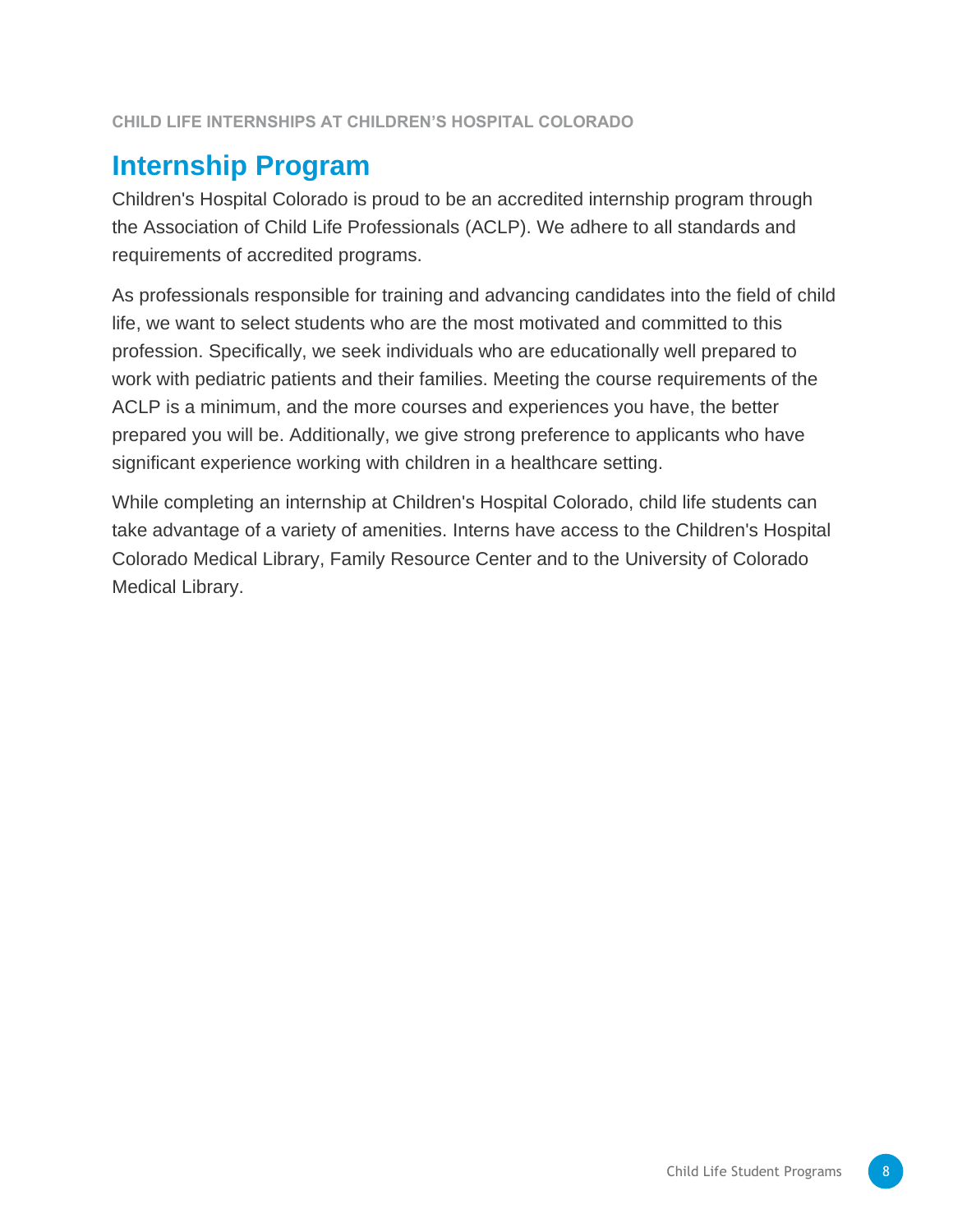#### **Vision**

We intentionally honor and nurture the emotional being of our patients and families.

#### **Purpose**

To provide child life undergraduate and graduate students the opportunity to learn the working aspects of a child life specialist in a pediatric setting and, the clinical skills necessary in order to prepare them for certification and employment.

#### **Program**

The internship at Children's Hospital Colorado is comprised of 16 weeks, 40 hours per week for a total of 640 hours. The internship is offered twice per year, in the spring and fall.

#### **Goals**

By the end of the internship the student will be able to:

- 1. Demonstrate basic knowledge of human growth and development from birth through young adulthood.
- 2. Demonstrate knowledge of the effects of stress and trauma on children's behavior and development.
- 3. Demonstrate knowledge of the psychosocial needs of patients and families.
- 4. Observe and assess children's developmental and/or functional skills and adjustment to healthcare experiences.
- 5. Demonstrate use of goal- and process-oriented play to help children cope.
- 6. Identify and implement therapeutic interventions based on assessment.
- 7. Evaluate outcomes of therapeutic interventions.
- 8. Demonstrate ability to select, modify and adapt activities, equipment and facilities to meet individual patient and/or group needs.
- 9. Demonstrate a working understanding of family-centered care.
- 10. Work effectively with patients, families, staff and community.
- 11. Demonstrate ability to convey patient information through written documentation and oral presentation.
- 12. Perform basic administrative tasks, which support the program.

#### **Supervision**

Throughout the internship, interns receive and maintain primary supervision from a Certified Child Life Specialist, who works as the child life educator for the department. This supervisor will sign off on internship hours/documentation at the completion of the internship. Interns will meet consistently with the educator and with rotation supervisors on a weekly basis during each rotation, as required by the ACLP.

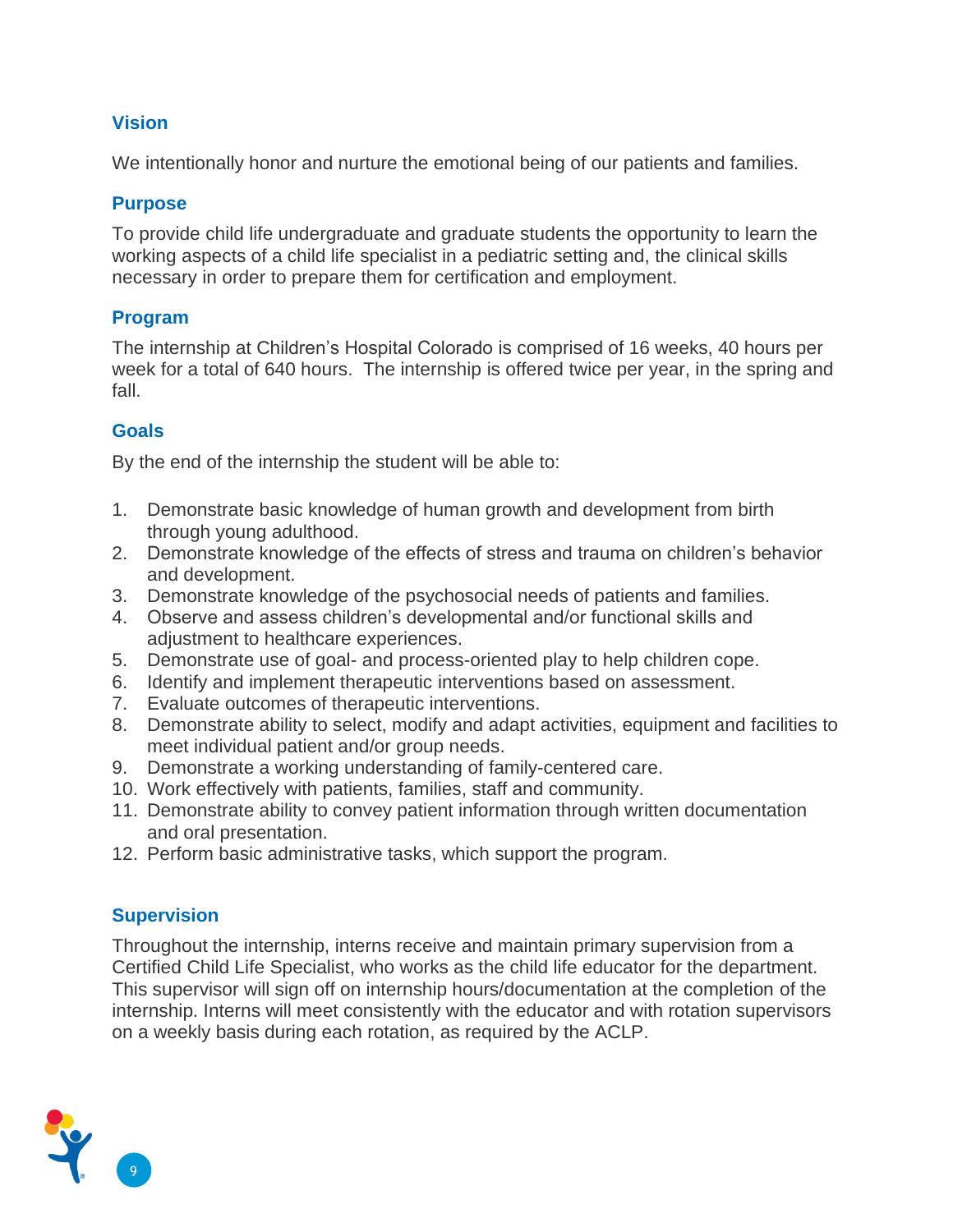#### **Prerequisites**

- All applicants must be enrolled in a college/university program and receiving credits for internship.
- All applicants must have at least a 3.0 GPA and received a "B" or above in related coursework.

#### **Child Life Internship Requirements**

As recommended by Association of Child Life Professionals, applicants must complete a minimum of 600 hours of child life clinical experience under the direct supervision of a Certified Child Life Specialist who meets specific qualifications. Preference is given to those applicants working toward a degree in child life, human development and family studies or a related field.

- 1. Transcripts should reflect coursework in (refer to course requirement listed by ACLP):
	- Child development
	- **E** Hospitalized children
	- **E** Human development/family studies
	- Play
	- Medical terminology
	- Bereavement/end of life
	- Research
- 2. The Child Life Department requires that interns entering a pediatric setting have experience with:
	- **Children who have been hospitalized**
	- Children and families in stressful situations/environments
	- Children with normal growth and development

Additional requirements from Children's Colorado:

- All ACLP requirements must be met
- 3.0 GPA
- Course in progress forms completed for any course work not completed by application due date
- A practicum meeting ACLP recommended standards must be **completed** prior to applying for an internship
- An ACLP Eligibility Assessment
- ACLP Common Application form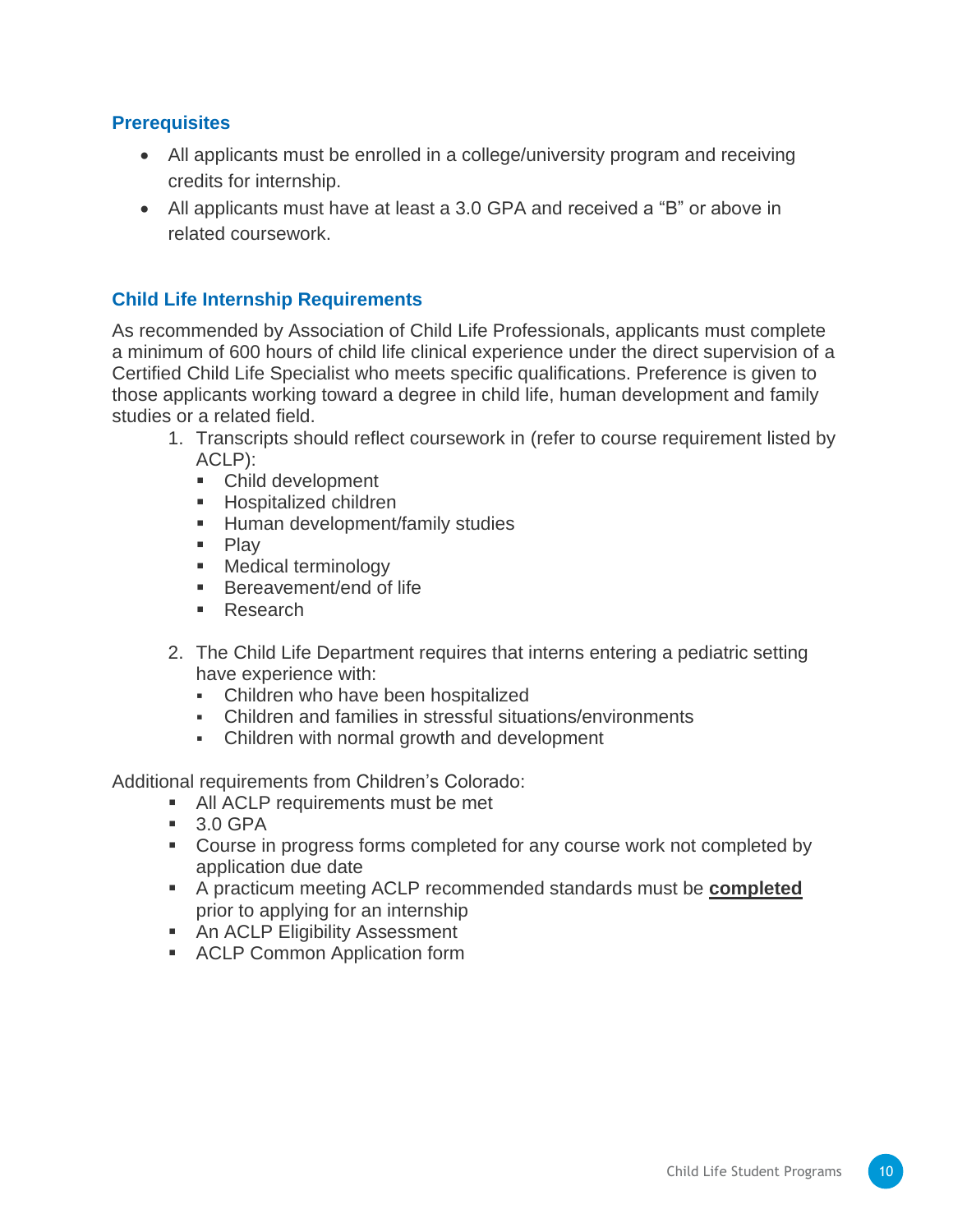#### **Our Team**

Our team consists of a director, managers, supervisors, program coordinators and more than 40 Certified Child Life Specialists (CCLSs). We also have a team of child life assistants who work throughout the program to support our CCLSs, as well as a gaming technology specialist, a clinical research coordinator, Seacrest Studios team members, and medical dogs who work as part of the child life team. We are also proud to have a child life medical director who supports our work.

As a child life intern, you will have the opportunity to observe and facilitate interventions such as:

- Assessment
- Procedure preparation/support
- Surgical preparation/tours
- Medical and therapeutic play
- Sibling support
- Emotional support for patients and siblings
- Trauma support
- End-of-life/grief support
- Stress and pain management
- Volunteer training and collaboration

#### **Learning Experiences**

Students gain information and experience through a wide variety of assignments. The following is a list of core learning experiences included in the internship program (but not limited to):

- Daily journal
- Internship project
- Case study
- Interdisciplinary interviews
- Patient care conferences/staffing/rounds
- Documentation
- Patient assessment
- Program planning
- Preparation
- Volunteer orientation
- Tutorial learning experiences
- Required readings
- Budget learning
- Site visits (may be virtual due to COVID-19 restrictions)
- Grand rounds
- Schwartz Center rounds



11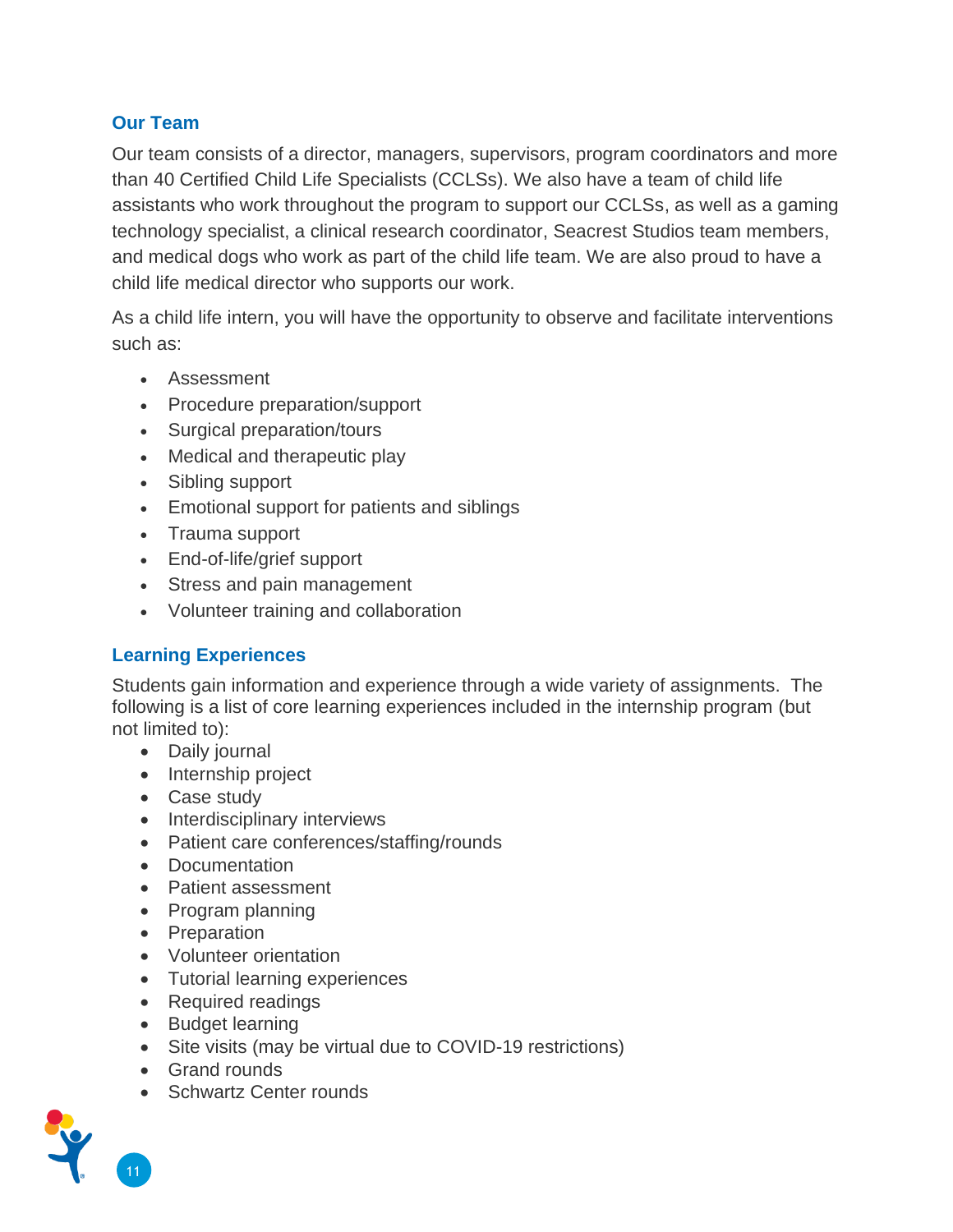#### **Amenities**

While completing an internship at Children's Colorado, students can take advantage of a variety of amenities, including:

- Free parking
- Employee discounts at the hospital cafeteria
- Shared office space including computer and email access
- Free opportunities for continuing education
- Concierge services
- Access to Children's Hospital Colorado Medical Library, Family Resource Center and to the University of Colorado Health Sciences Center Medical Library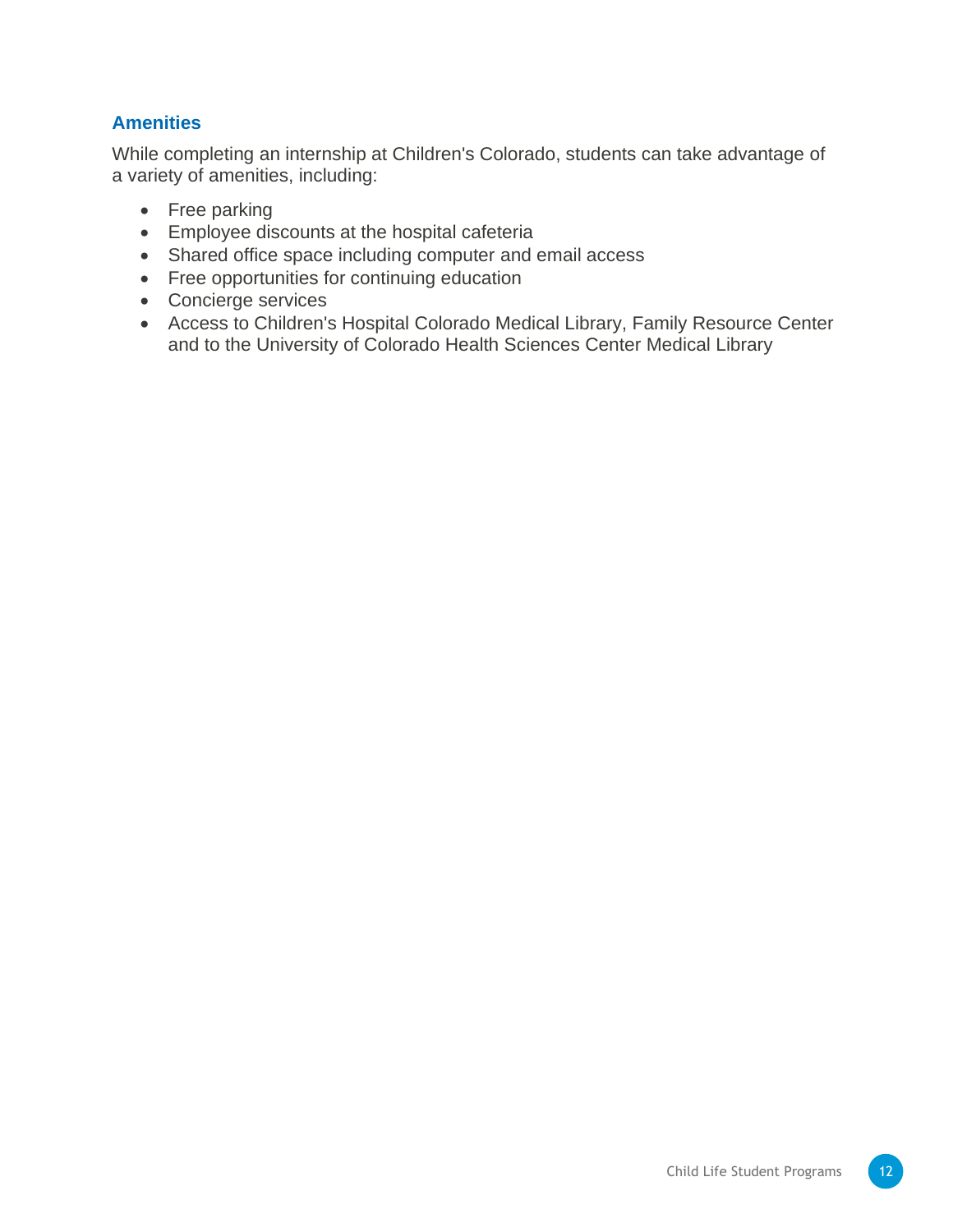# **Internship Schedule**

#### **Spring Internship Applications (January - May)**

- Applications must be scanned and emailed by September 5
- Applicants will be notified of internship offer by the second Tuesday of October
- Internship will begin on a Monday in January

#### **Fall Internship Applications (August - December)**

- Applications must be scanned and emailed by March 15
- Applicants will be notified of internship offer by the first Tuesday in May
- Internship will begin on a Monday in August

#### **To Apply**

Complete the [ACLP's Common Child Life Internship Application.](https://www.childlife.org/certification/certification-resources/internship-deadlines) We follow the ACLP application process completely.

You are welcome to include letters of recommendation in addition to the ACLP recommendation form (they in fact may help us get a deeper sense of you) but, they are not required. Please have the person email their letter of recommendation directly to

**[ChildLife101@childrenscolorado.org](mailto:ChildLife101@childrenscolorado.org)**.

#### **All applicants must provide the following information with their ACLP common application:**

- An unofficial transcript from each university/college you have attended
- A copy of your current resume
- Cover letter that explains why you are interested in an internship at Children's Colorado
- Two ACLP Common Recommendation Forms:
	- $\circ$  One from a college/university professor. If you have been out of school for an extended period, please find the best replacement for this recommendation form.
	- $\circ$  One from an individual (other than relatives or friends) familiar with your work with children/families.
- Provide one copy of your current ACLP Eligibility Assessment with your application.
- ACLP Practicum verification. Children's Colorado requires all internship applicants to have completed a practicum of at least 100 hours under a Certified Child Life Specialist. Although

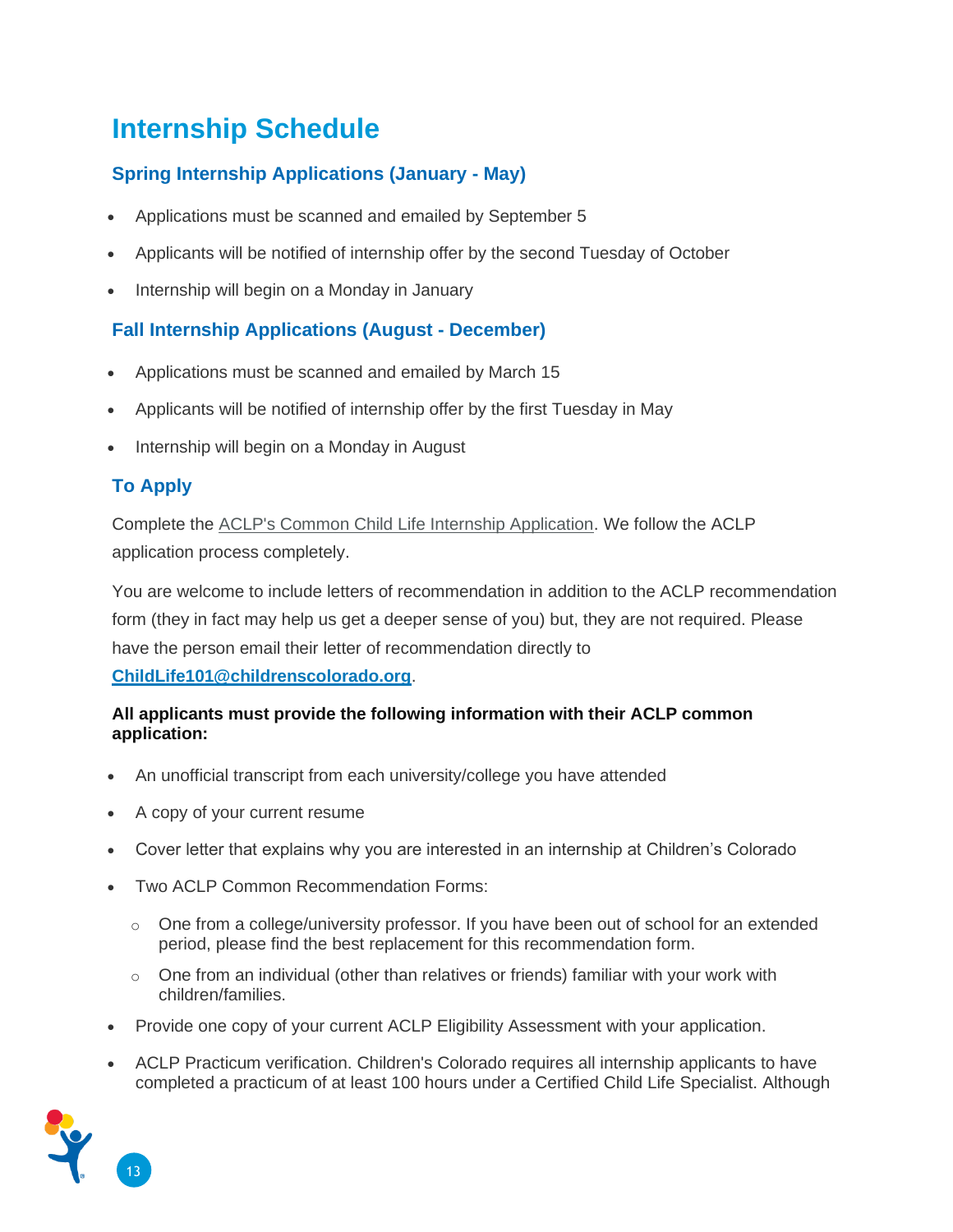this is not required by the ACLP, we feel strongly that students who have not completed a practicum prior to applying for their internship experience are not successful in our program.

• Provide ACLP course in progress forms for any courses not completed with the most recent Eligibility Assessment Evaluation Report. This includes the Child Life Course In-Progress form. The assessment should be updated as recently as possible.

To submit your application, please combine all documents into **one single PDF, in the order listed above,** and email the file to: **[ChildLife101@childrenscolorado.org](mailto:ChildLife101@childrenscolorado.org)**.

*Applications that do not follow these instructions or are incomplete will not be reviewed.*

#### **Before You Arrive**

If you are accepted, please note that there are requirements that must be completed prior to your internship.

- Required readings that will be sent upon acceptance into the program.
- Proof of professional liability insurance.
- Medical and immunization records.
- Background check and drug screening.
- Completion of hospital and university contract at least eight weeks prior to the start date.
- Once accepted, you will receive an email from Human Resources requiring health information and other time sensitive tasks. These must be completed eight weeks prior to the start date.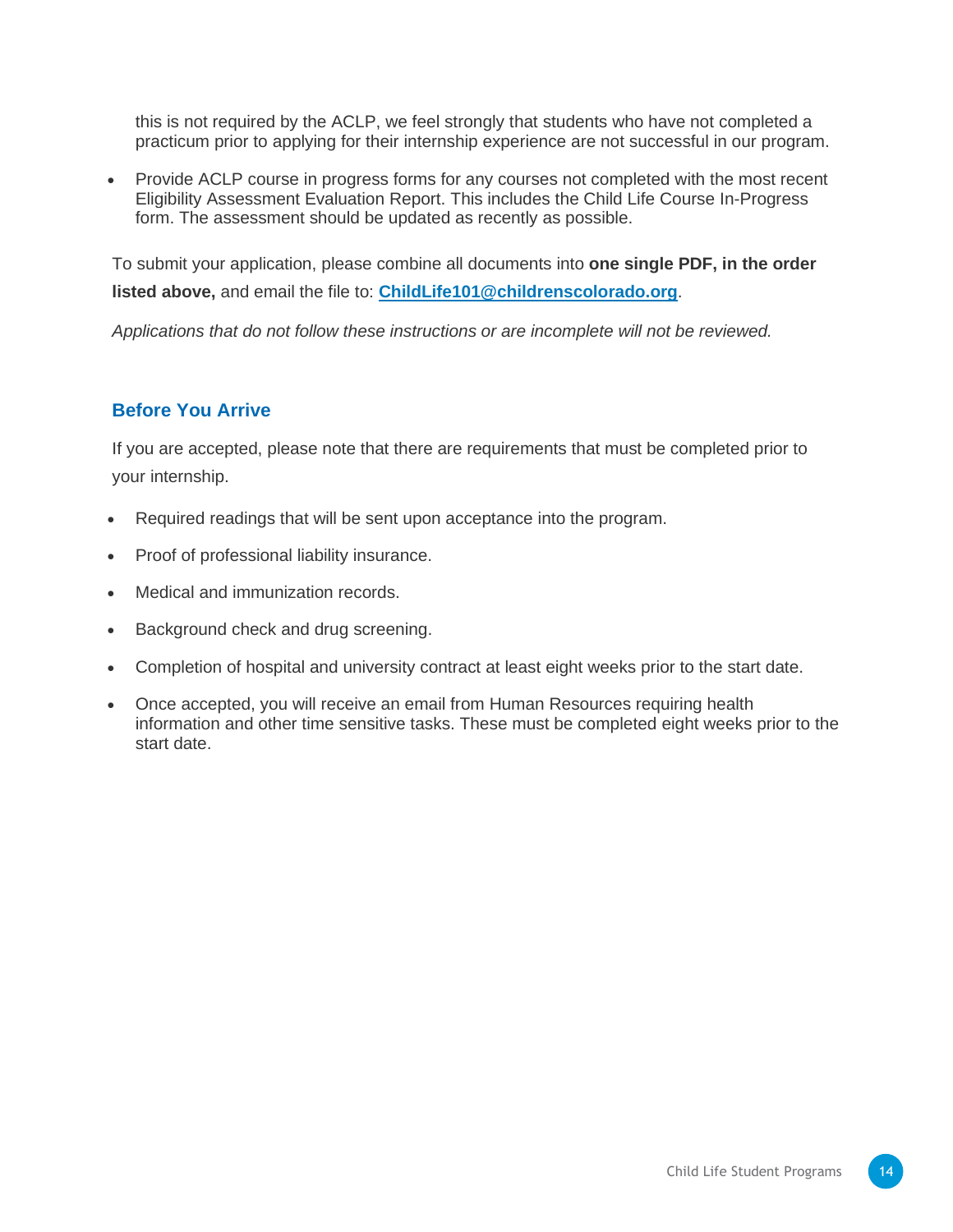# **Contact Us**

If you have additional questions about our child life student experiences, contact us by email. Please note that we cannot provide information about other educational opportunities, such as art therapy or medical education.

**Child Life Student Experience Inquiries**

**[ChildLife101@childrenscolorado.org](mailto:childlife101@childrenscolorado.org)**